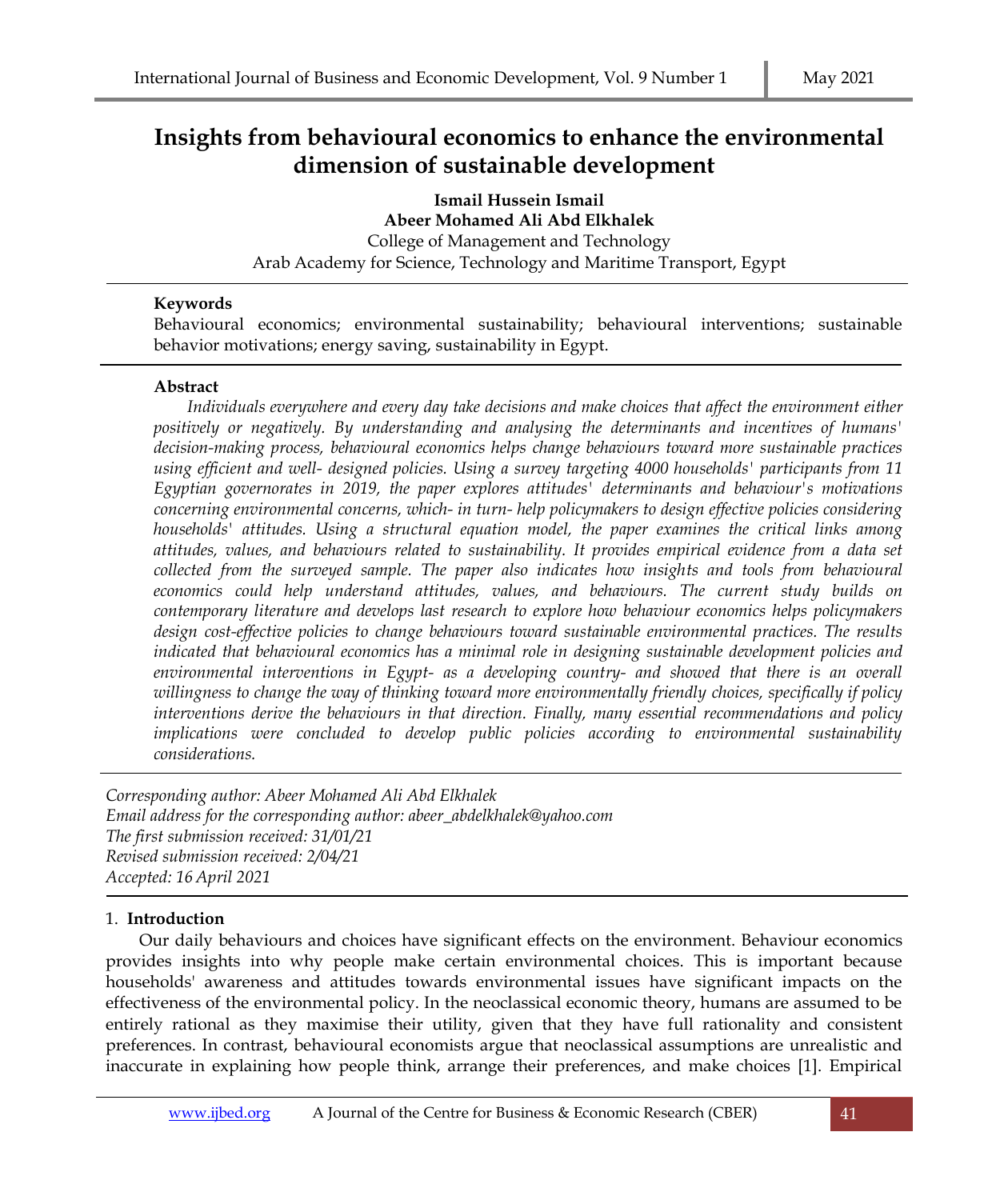evidence indicates that individuals systematically underestimate the future impacts of environmental risks such as climate change, biodiversity loss, or ecological damage.

Moreover, they discount the near term at higher rates than they do for the distant future, which results in too little concern about current stocks of natural resources and ecosystem services [2]. In that context, behavioural economists discover how humans think and how public policies should be designed to affect behaviours and maximise policies' outcomes. Concerning environmental collaboration, behavioural economics has explored how governments' rules and interventions affect or are affected by people's attitudes and decisions. Human behaviour is much more complicated than what the neoclassical models suggest. Recent research on psychology and behavioural insights has proved that humans often suffer from different types of mental bias when making choices or making decisions, which make their choices deviate from what is expected by the neoclassical economic models [3-4]. Incorporating psychological and behavioural factors in understanding the decision-making process helps predict human economic behaviour as behavioural economics provides various assumptions on human behaviour centred around bounded rationality, the importance of social preferences, and inconsistent and contextdependent preferences [5-9].

Moreover, using behavioural economics insights to achieve environmental sustainability can help eliminate what is called the "intention- action gap" as a reference to the difference between people's intentions and their actual actions. Contemporary empirical studies show that rational choice might be a poor guide for environmental concerns [10]. At the same time, behavioural economics helps in improving benefit-cost analysis through methodological adjustments to nonmarket valuation techniques and developing policy mechanisms to influence environmental behaviour [11-12].

For developing countries, some evidence indicated that traditional public policies are less efficient in addressing environmental challenges. Traditional interventions' outcomes are weak in most countries that demonstrate the vital role of behavioural-based policy interventions in marinating ecological sustainability [13].

Using a qualitative analysis approach based on reviewing the relevant literature and countries' experiences and analysing the designed survey, this paper explores the role of behavioural economics in changing humans' attitudes and behaviours toward more sustainable practices. It also provides empirical evidence on the importance of behavioural insights to increase the efficiency of environmental policy. Finally, many policy implications are concluded.

## **2. Materials and Methods**

As structural equation modelling (SEM) is a popular analytic technique in the social sciences, it was employed in the current study to analyse the structural relationship between the measured variables and latent constructs. For that purpose, the statistical software package of linear structural relations "LISREL-Version 10" was applied. Data collected from a cross-section of age groups, gender, income levels, locations and attitudes showed the various perspectives and behaviours towards the environmental considerations. Households' participants from 11 governorates in Egypt were asked about their attitudes, intentions, and practices related to ecological components. Analysing the responses have critical implications for the success of environmental- targeting policies. Due to the "intention- action" gap, policymakers must help people behave according to their good intentions by employing behavioural insights to make the targeted behaviours are the defaults and easy for people to apply. Analysing the responses on the survey statements show minor variations between participants from different governorates due to lifestyles' differences between urban and rural governorates. Still, the reactions help in exploring the principal environmental attitudes in society. For Instance, about 84% of responders are willing to modify their lifestyle toward sustainable environmental practices but to make actions match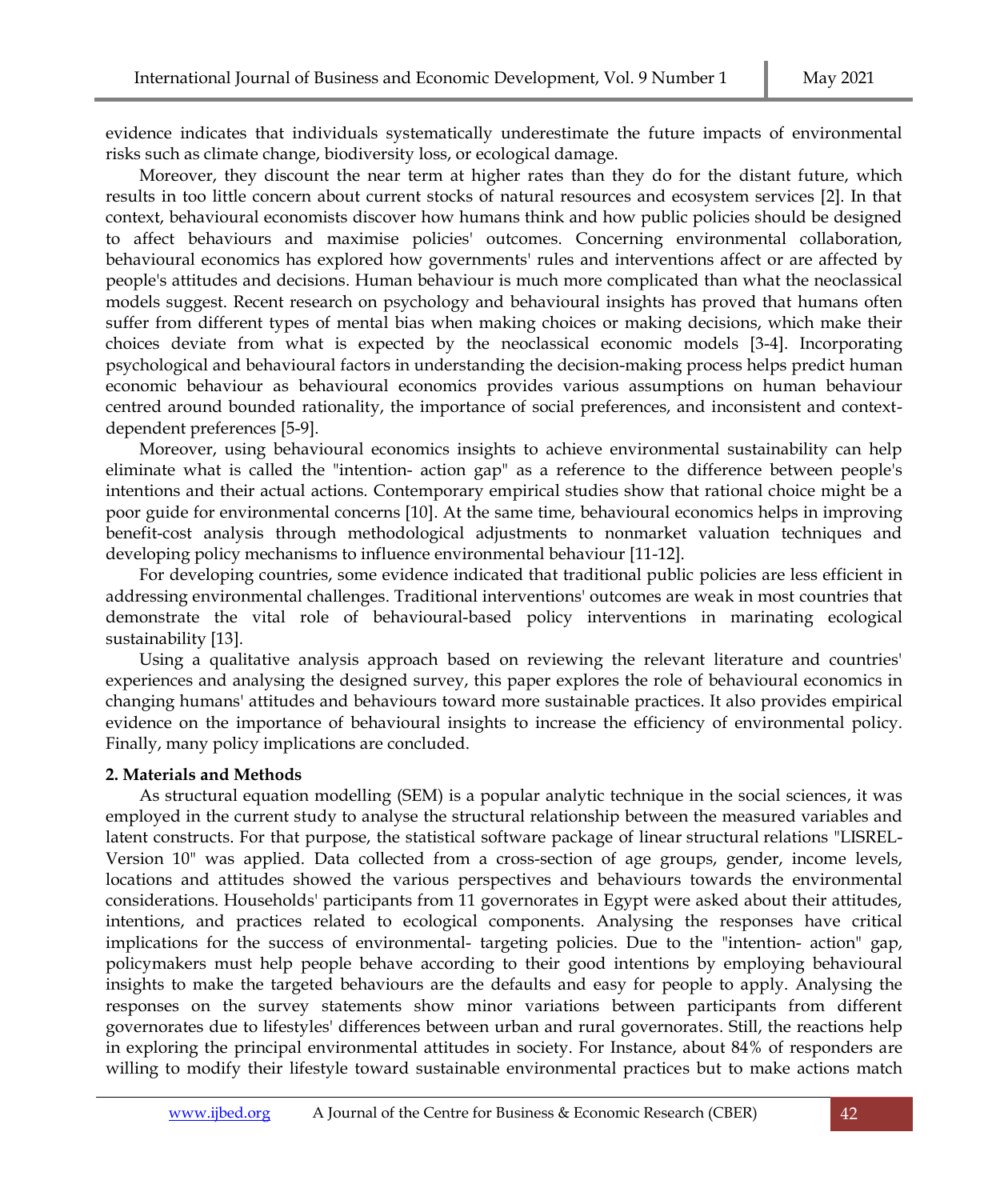intentions, designed policies must include information, awareness, incentives, and interventions that help people change their lifestyles. The survey was designed to focus on five components of environmental sustainability: energy-saving- water use- transportation choices-food production and consumption- waste management. In that text, the survey explores four main questions:

How do environmental attitudes affect energy saving, water use, transport choices, organic food production and consumption, and waste management?

Who has the willingness to pay extra payments to live in a green environment?

What are the key factors that determine sustainability practices?

What are the most effective policies for achieving environmental sustainability?

Participants' responds showed little variations due to the nature of governorate's region (urban/ rural), gender (male/ female), age (young/old), and level of education (high/ intermediate). Responses were mainly affected by price factors and psychological factors. The online questionnaire participants from 11 governorates included 20 questions related to the mentioned components of the environment as participants were asked to agree, disagree, or be natural about the following statements:

Future generations should consider environmental problems

I am willing to change my practices toward a green environment if others did

I believe that the announced environmental impacts are often overestimated

Technological progress will address most of the environmental issues

The government must design policies to resolve ecological problems without charging me extra payments.

Promoting economic growth requires protecting the environment

I am willing to modify my lifestyle toward sustainable environmental practices

I think I should not pay extra for green energy

I do not trust extra cost will affect the energy mix

I would pay extra for green environmental practices if I had more money

I believe that there are enough renewables in the energy mix

I doubt the environmental benefits

The issue of renewable energy is out of my interest.

I think it is good to collect rainwater and recycle wastewater

To save water, I will invest in water-efficient equipment

To save water, I usually plug the sink when washing the dishes by hand, turn off the water while brushing my teeth and take showers instead of baths.

Improved public transport is an essential mean to reduce car use

More and safer cycling paths would give me an incentive to use public transports

There is a need for fewer parking spaces to replace private cars with public transport

The increasing cost of car use would decrease it.

The calculated percentages of agreement on every statement are shown in table 1: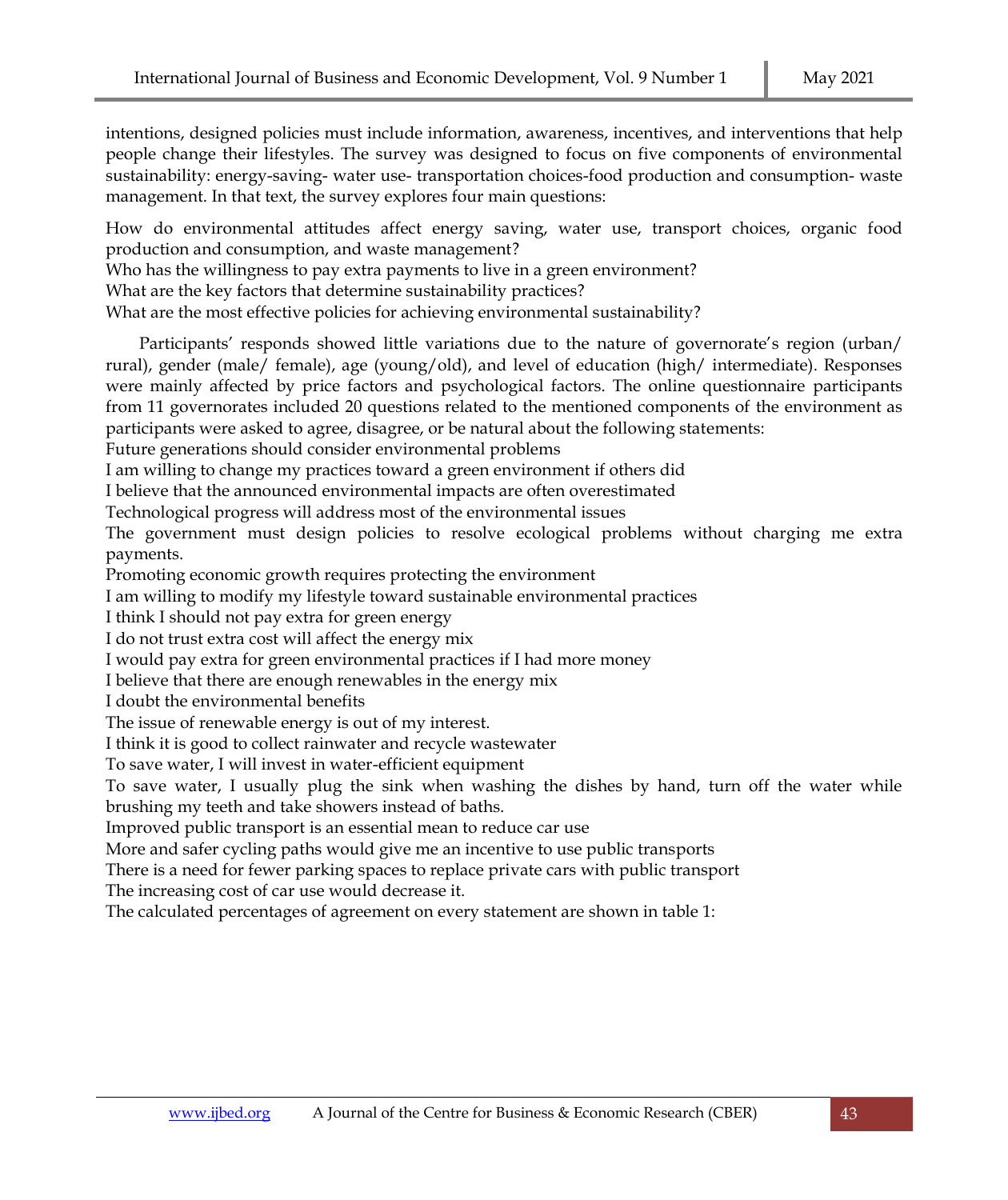| <b>State</b><br>ment    | Governorate |       |          |          |              |             |       |              |        |          |       |               |
|-------------------------|-------------|-------|----------|----------|--------------|-------------|-------|--------------|--------|----------|-------|---------------|
| No.                     | Cairo       | Alex. | Giza     | Tanta    | <b>B</b> nha | Matru       | Aswan | <b>Sohag</b> | Suez   | Hurghada | Sinai | $(^{0}/_{0})$ |
|                         |             |       |          |          |              | $\mathbf h$ |       |              |        |          |       |               |
| $\mathbf{1}$            | $9\%$       | $8\%$ | 7%       | $8\, \%$ | $5\%$        | $8\, \%$    | 22%   | 33%          | 9%     | $8\%$    | 10%   | 11.5          |
| $\overline{c}$          | 78%         | 87%   | 65%      | 547%     | 68%          | 55%         | 75%   | 62%          | 77%    | 48%      | 82%   | 67.8          |
| 3                       | 3%          | $5\%$ | $4\%$    | 7%       | 2%           | $8\%$       | 30%   | 38%          | 6%     | 2%       | 10%   | 10.5          |
| $\overline{\mathbf{4}}$ | 38%         | 37%   | 39%      | 33%      | 21%          | 44%         | 43%   | 56%          | 42%    | 27%      | 28%   | 37.1          |
| 5                       | 36%         | 62%   | 58%      | 75%      | 64%          | 50%         | 59%   | 92%          | 76%    | 50%      | 58%   | 61.8          |
| 6                       | 60%         | 64%   | 78%      | 60%      | 63%          | 60%         | 60%   | 57%          | 68%    | 75%      | 57%   | 58.4          |
| 7                       | 91%         | 92%   | 84%      | 86%      | 82%          | 89%         | 93%   | $81\%$       | 91%    | 92%      | 90%   | 88.3          |
| 8                       | 36%         | 65%   | 60%      | 78%      | 66%          | 55%         | 62%   | 96%          | 81%    | 53%      | 62%   | 65.1          |
| 9                       | 33%         | 68%   | 56%      | 76%      | 64%          | 58%         | 68%   | 92%          | 83%    | 55%      | 59%   | 65.5          |
| 10                      | 45%         | 33%   | 24%      | 32%      | 19%          | 23%         | 19%   | 22%          | 36%    | 54%      | 44%   | 31.9          |
| 11                      | $3\%$       | $6\%$ | $4\, \%$ | 7%       | $1\%$        | 2%          | $5\%$ | 7%           | 3%     | $6\%$    | $1\%$ | 4.1           |
| 12                      | $4\%$       | 2%    | $1\%$    | $6\%$    | 3%           | 3%          | 7%    | $9\%$        | 6%     | $2\%$    | $1\%$ | 3.8           |
| 13                      | 1%          | $3\%$ | 1%       | 2%       | 2%           | $5\%$       | 12%   | 24%          | $7\%$  | $3\%$    | 8%    | 6.2           |
| 14                      | 63%         | 43%   | 32%      | 21%      | 41%          | 12%         | 34%   | 4%           | 22%    | 26%      | 17%   | 29.1          |
| 15                      | 88%         | 91%   | 78%      | 77%      | 81%          | 83%         | 61%   | 56%          | 89%    | 92%      | 77%   | 79.4          |
| 16                      | 12%         | 22%   | 10%      | 32%      | 41%          | 23%         | 11%   | 14%          | 10%    | 17%      | 15%   | 18.9          |
| 17                      | 91%         | 89%   | 93%      | 93%      | 95%          | 96%         | 87%   | $84\,\%$     | $88\%$ | 87%      | 88%   | 90.1          |
| 18                      | 91%         | 88%   | 92%      | 93%      | 95%          | 97%         | 89%   | 87%          | 91%    | 84%      | 88%   | 90.1          |
| 19                      | 91%         | 88%   | 91%      | 91%      | 92%          | 94%         | 88%   | 83%          | 89%    | 84%      | 87%   | 96,5          |
| 20                      | 44%         | 35%   | 42%      | 38%      | 33%          | 23%         | 36%   | 22%          | 19%    | 34%      | 13%   | 30.8          |
|                         |             |       |          |          |              |             |       |              |        |          |       |               |
|                         |             |       |          |          |              |             |       |              |        |          |       |               |

**Table 1: The percentages of agreement on the survey statements in each governorate**

According to the percentages in table 1, it would be indicated that 88,3% of the respondents have the willingness to modify their lifestyles toward sustainable environmental practices (statement 7). Still, there is a notable gap between their intentions and their actual actions (intention- action gab) as only 18.9% of them use resources rationally (statement 16) and 67.8% of participants would change their practices toward green environment only if others did (statement 2). Figure 1 shows this "Intention- Action" gab for the surveyed households' participants in the selected Egyptian governorates and the average percentage for all governorates.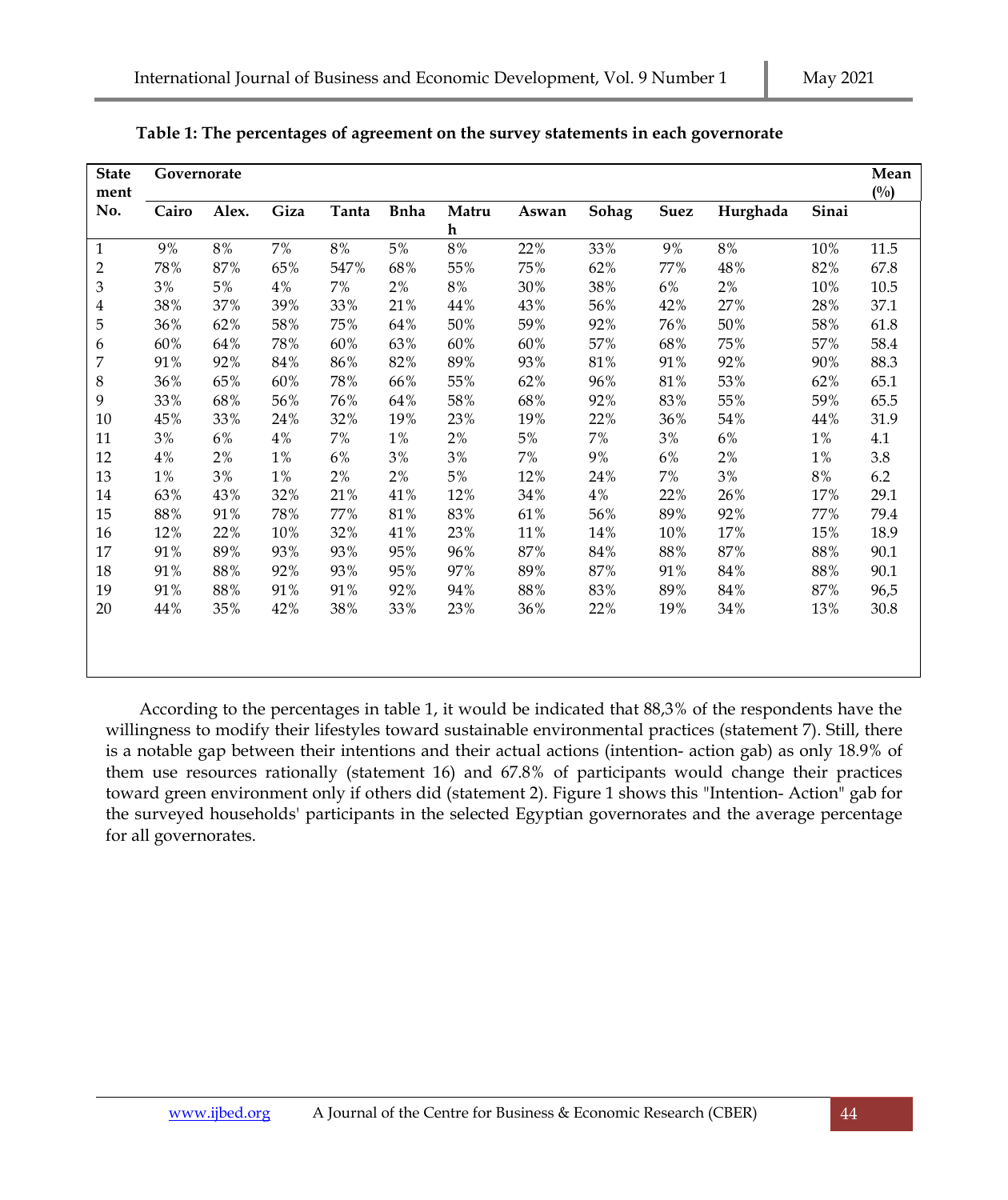

 **Figure 1: The "Intention- Action" gab in Egyptian governorates**

According to behaviour insights, the willingness to do something when others did (statement 2) is called "The impact of social norms", as individuals are strongly influenced by what others do. When talking about environmental awareness, respondents showed some disparities between governorates and respondents with different education levels in the same governorate (statements 1,3,6 and 12). Factors related to prices and cost considerations have significant impacts on respondents' attitudes. They have strong disagreement toward any extra payments in addressing environmental issues (statements 5, 8,9, and 10), specifically in "Sohag", one of the poorest governorates in Egypt. A high percentage of surveyed households decided to use public transports depending on non-environmental concerns, which play only a minor role in their decisions related to that issue (statements 17- 20). Figure 2 indicates the notable variances in participants' willingness to pay extra payments to move toward more sustainable practices related to energy use.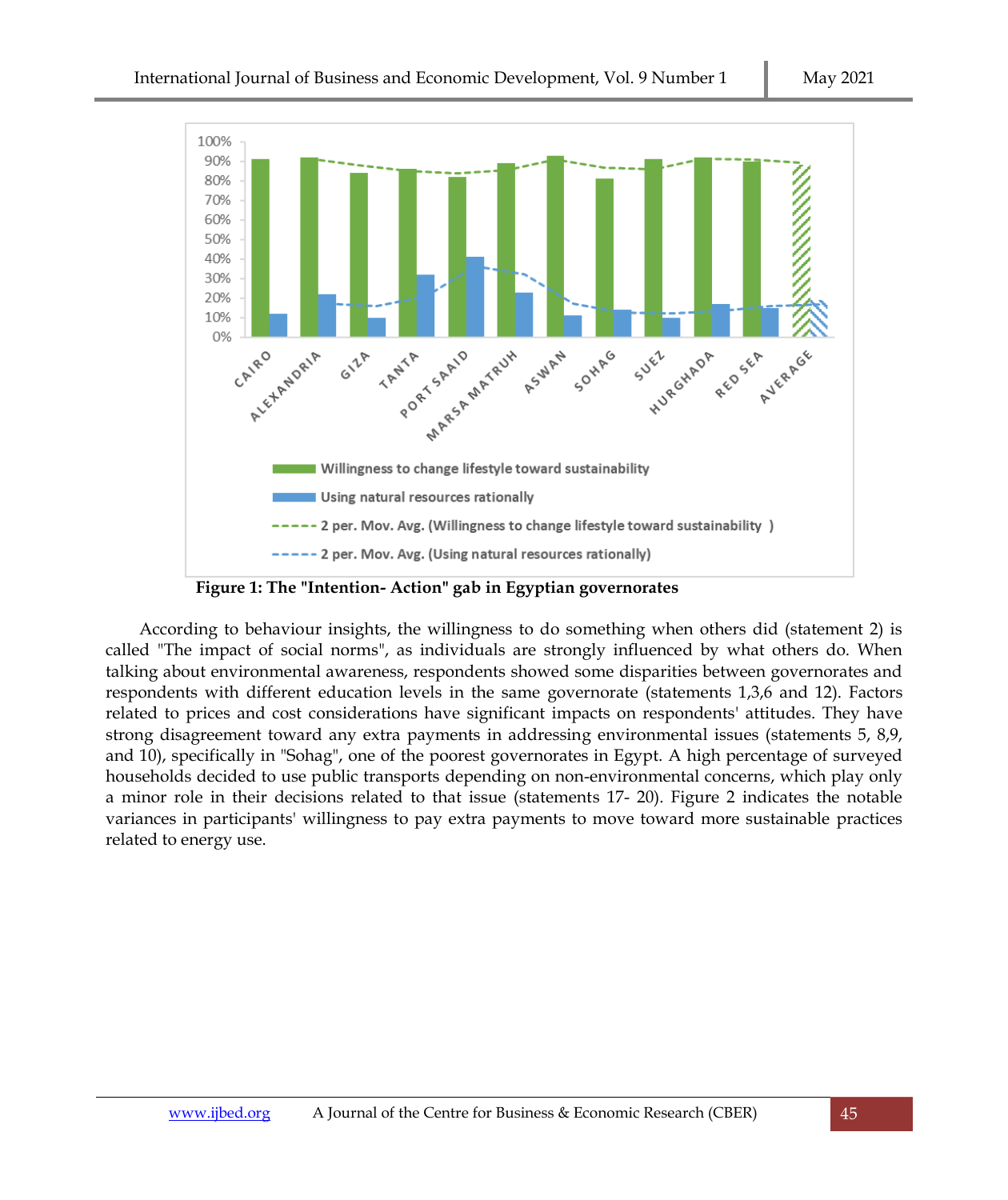



Regarding that educated youth has a vital role in influencing attitudes and behaviours in the society, they must be at the centre of any changing process and the leaders in moving toward sustainability. The survey included a specified section targeting university students from the selected governorates to explore the link between values, attitudes, and youth's green practices. Data collected from different public universities in Egypt provided empirical evidence related to sustainable behaviours and its impacts on policy design in developing countries. They are using a structural equation model, that section of the survey aimed at exploring the relationship between values, attitudes, and practices in the context of environmental concerns. Out of the 4000 surveyed household participants, there were 479 students (about 12% out of the total respondents) are distributed to Egyptian universities as follow: 107 students in Cairo university (22%), 88 students in Alexandria University (18%), 118 in Tanta University (25%), 96 students in Suez (20%), and 70 students (about 15%) are distributed between eight other universities. Regarding the participants' gender distribution, 284 students are females (59%), and 195 (41%) are males. The sample's distribution is shown in figure 3.



Figure 3: Distribution of University Students Respondents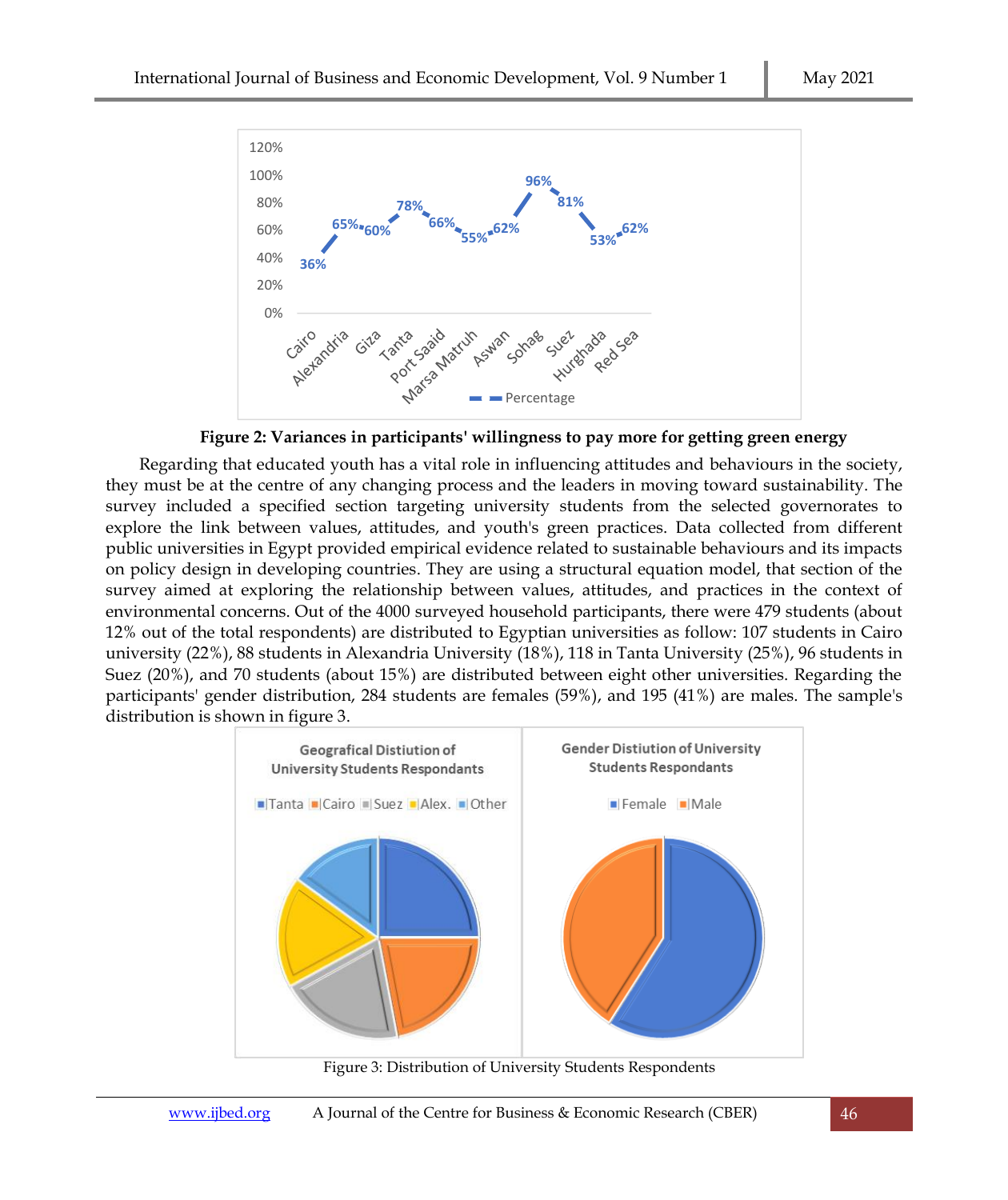The structural equation modelling examines the causal relationship between the main variables of the analyses, either directly or indirectly measured variables. Our three Indirectly measured variables (unobserved variables)- values, attitudes, and green behaviours- were measured by the responses on the survey statements (observed variables), which were calculated as follow: responses related to attitudes toward sustainability and environmental values were measured using 5-point Likert type (strongly disagree = 1, disagree = 2, undecided = 3, agree = 4, strongly agree = 5). Behaviours relating to sustainability were measured on a rating scale (always, sometimes, rarely, never). The direction and strength of the relationships between the selected variables were analysed using path coefficients and ttests to identify the significance of the calculated coefficients. In that section, the participants were asked to respond to the following statements:

In my daily life, I use renewable resources (as electricity and water) rationally.

Using less water to bathe or brush my teeth is hard for me to do.

I turn the lights off when I do not need them anymore.

When I go shopping, products are contained in recyclable packages.

I deal with companies that consider environmental concerns in their activities.

To eliminate environmental risks, I walk or move by cycle instead of cars.

I prefer eating home food instead of fast foods.

I try to pick up recycled glass bottles, aluminium cans and paper.

I am interested in reading books and articles related to environmental topics.

I advise others to think green and protect the surrounding environment.

The participants' responses indicated that attitudes are significant determinants of university students' behaviour toward sustainability. It also revealed that gender is an essential factor affecting sustainability-related attributes. It has shown that female students are more willing to think sustainably and engage in green environmental practices. Those results support the evidence that was concentrating on more sustainable attitudes and practices in the higher education sector is necessary to build sustainable societies [14-15]. To examine the hypothetical model explaining the causal relationships between the variable related to environmental sustainability for Egyptian university students, suppose that the values of the coefficient  $(a)$  refer to the strength and direction of the relationships between the model's endogenous variables (values, attitudes, behaviour, and outdoor activities) and the exogenous variables (gender and tendency to follow media). Suppose also that the coefficient  $(\beta)$  values refer to the strength and direction of the relations among the endogenous variables. The resulting values are shown in table 2.

| <b>Variables</b>        | В    | α       |         |  |
|-------------------------|------|---------|---------|--|
| Activities & Attitudes  | 0.81 |         | 3.94    |  |
| Values & Activities     | 0.39 |         | 5.45    |  |
| Behaviours & Attitudes  | 0.62 |         | 5.99    |  |
| Behaviours & Activities | 0.27 |         | 4.92    |  |
| Behaviours & Values     | 0.13 |         | 2.13    |  |
| Media & Attitudes       |      | 0.10    | 2.34    |  |
| Media & Activities      |      | 0.24    | 5.22    |  |
| Media & Behaviour       |      | 0.16    | 4.44    |  |
| Gender & Attitudes      |      | $-0.62$ | $-6.17$ |  |
| Gender & Activities     |      | 0.73    | 4.11    |  |
| Gender & Values         |      | 0.63    | $-7.31$ |  |

Table 2: Path coefficients and t-tests for the hypothetical model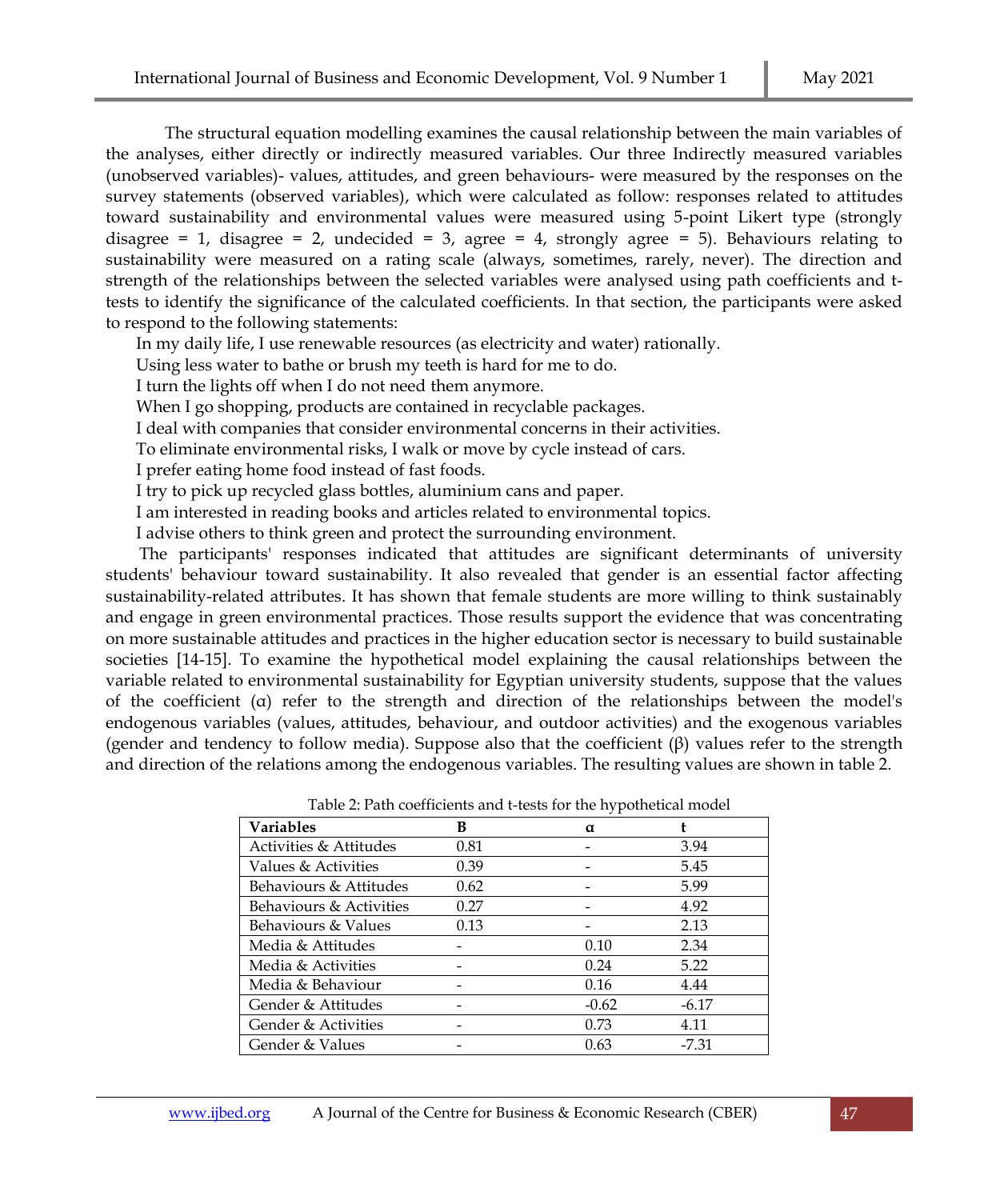The data analysis indicated that gender had a significant direct effect on sustainability's attitudes ( $\alpha$  = 0.62) and environmental values ( $\alpha$  = 0.63) favouring females. In contrast, the effect of gender on participants' outdoor activities was significant in favour of males ( $\alpha$  = 0.73). It was indicated also that media had a positive direct effect on participants' activities ( $\alpha$  = 0.24), attitudes ( $\alpha$  = 0.10), and behaviours ( $\alpha$  = 0.16). The results indicated that attitudes toward sustainability had a positive direct effect ( $\beta$  = 0.62) on behaviours regarding the interrelationships among endogenous variables. It was also shown a positive direct effect of environmental values on behaviours related to sustainability (β = 0.13). In brief, sustainability attitudes and values toward the environment had a significant and positive relationship with Egyptian university students' behaviours related to sustainability. Although the gender factor was insignificant in affecting environmental sustainability concerns for household respondents in Egypt, it emerged as a strong variable affecting the university students' behaviour toward sustainability.

## **3. Results**

## *3.1 Behavioural Economics Insights and Environmental Sustainability*

Behavioural economics explores core patterns of real humans' behaviour. It indicates that individuals seek to earn, avoid losses, concentrate on changes, overweigh small opportunities, think in discrete mental accounts, value the present highly, care about others. Financial incentives can negatively impact their good intentions. Moreover, they are influenced by social and cultural norms and the default choices [16- 17]. Regarding environmental concerns, behavioural economics play a key role as it helps in eliminating disappointments, reducing environmental risk, easing environmental conflict, maintaining environmental management, supercharge environmental incentives, better measure environmental values, and create more prosperity in a world of environmental scarcity [18-19]. Insights from behavioural economics are more than helpful in environmental policy design. It analyses the determinants of people's choices which are the outcome of a complex set of motivations and have significant environmental implications as environment-related decisions are affected by various financial, psychological, and social factors [20]. The question now is: How to benefit from behavioural economics' insights to maintain targeted environmental sustainability?

The answer to that question begins with understanding the dynamic relationship between values and behaviours. In that context, the results of the current study support many of contemporary research's results: *First,* the households survey supports last evidence [21] that good values toward the environment have a positive impact on individuals' engagements in sustainable practices as people make their life choices according to their attitudes, beliefs, and values. *Second,* the responses to the survey's statements showed that attitudes are not direct interpreters of behaviours but affect behavioural intentions and indirectly- explain the vast differences in actual behaviours, which have a notable matching with the theory of "Planned Behaviour" [22]. *Third*, regarding the role of media and gender in driving the changes in attitudes, values, and behaviours toward sustainable lifestyles, the results indicated the significance of that role for university students only, which differs from other research's results [23]. *Fourth*, concerning the relationships between attitudes and values as significant interpreters of behaviours, the current study results indicated that university students' attitudes toward sustainability had not a direct but indirect impact on their values toward the environment. It was concluded that these students' values toward the environment could be predicted by their attitudes toward sustainability not directly but mediated by other factors such as their tendency to engage in outdoor activities. That result was discussed in detail in previous literature [24].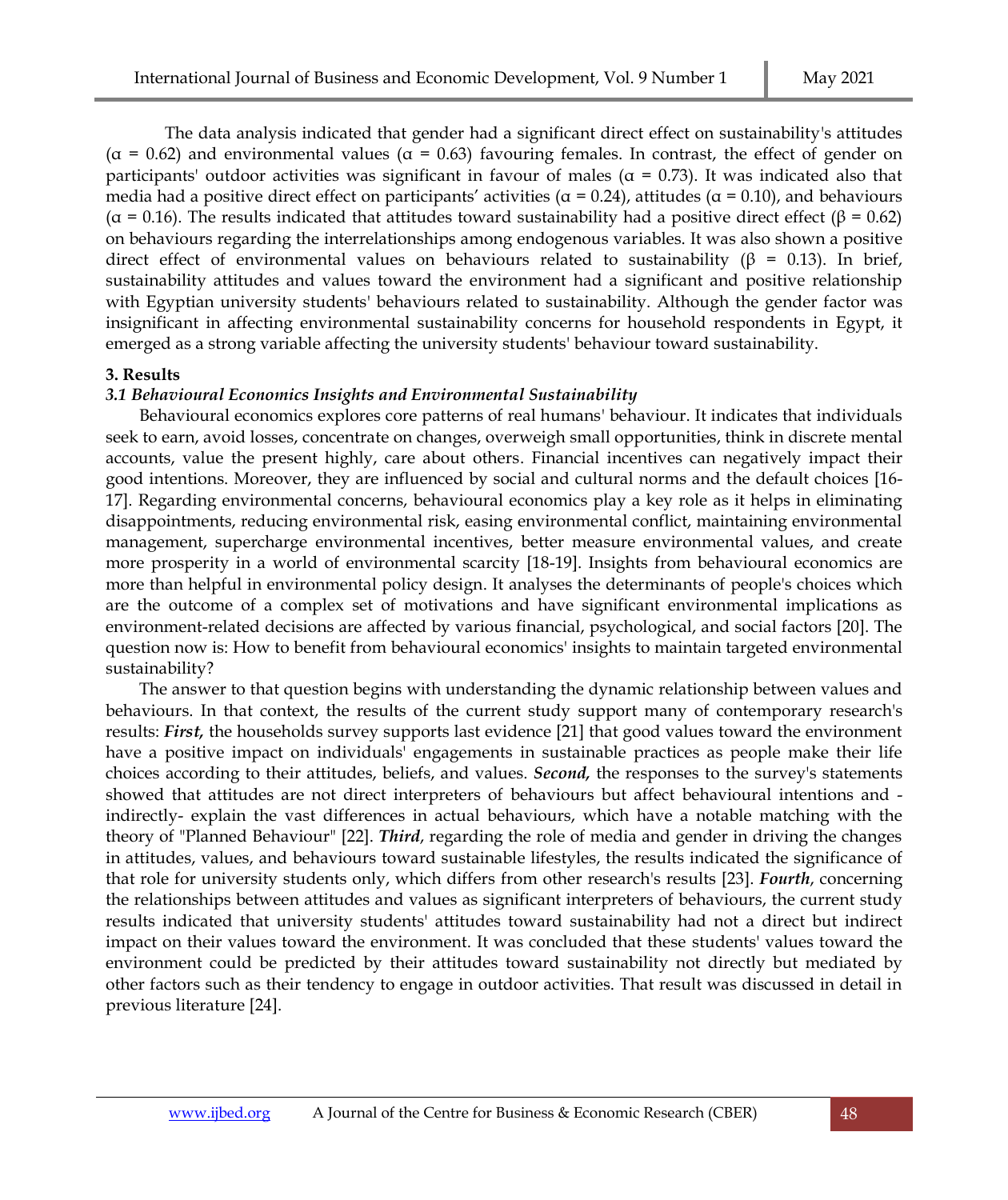## *3.2 Main Factors Affecting Environmental Sustainability*

Analysing surveyed household respondents indicated two main factors affecting individuals' attitudes toward environmental concerns and then modifying their behaviours and practices toward or against sustainability. Economic factors, including prices and costs of sustainable environmental practices and nonmonetary factors in the form of environmental awareness and psychological factors, motivate humans' attitudes and behaviours and- in turn- encourage or discourage social responsibilities about environmental issues. The participants' responses showed the importance of factors in individuals' decisions related to environmental concerns. Still, psychological and social factors have a more significant impact on attitudes and behaviours within the university society. Moreover, it was indicated that enhancing knowledge would directly lead to an increase of awareness or attitudes, which would result in more sustainable environmental behaviours. Gender has been considered in several research studies as a critical determinant of sustainable behaviour as it was stated that women have more willingness to change their lifestyles toward sustainability and show more significant concern toward problems associated with it than do men regardless of the culture, age, or educational status [25]. The pricing factors indicated that the price of energy-efficient equipment is a crucial factor influencing respondents' purchases in all Egyptian governorates. Still, one of the main motivations for those who have not the willingness to pay anything for switching to renewable energy seems to be the lack of confidence that power could be entirely produced from renewable sources.

Also, households that are individually metered and whose bill depends on actual water consumption are significantly more likely to save water and buy water-efficient equipment. Moreover, respondents concerned about the environment and environmental support organisations are more likely to purchase water-efficient devices. Concerning transportations, environmental attitudes play a vital role in households' transportation choices as it was shown that respondents with more significant concern for environmental issues are more likely to use public transport and have a higher willingness to pay for more sustainable practices. Still, prices and improved public transport represent the primary motivations for using cars less. When considering waste management, respondents living in rural governorates (more impoverished areas) produce about 26% less waste than those in urban governorates (areas with relatively high income). The most surprising result is that more than 30% of the respondents (including university students) do not know the available collection services for recyclables in their area. Those results refer again to the importance of social and psychological determinants on the process of moving toward sustainability.

## *3.3 Employing Behavioural Insights to Enhance Sustainability, Policy Implications*

Most developing countries face significant challenges in achieving sustainable development goods. Those challenges are related to the limited outcomes of public policies. Regarding environmental policies, there are two main types of challenges facing policymaking: *First:* Scarcity of resources, specifically renewable energy and water. *Second*: Social constraints related to the lack of information, weak awareness, and the absence of social responsibility due to irrational behaviours toward the environment. In that context, public policy has a vital role to play regarding the environmental dimension of sustainable development, mainly through integrating psychological and social insights from behavioural economics into the policy design process to affect the environmental values and attitudes positively and, in turn, move the general behaviours toward targeted, sustainable practices. Employing behavioural economics' tools in the policymaking process make policies more costly by predicting the impacts of traditional incentive-based policies and offering a structure for identifying aspects of standard policies that could be improved.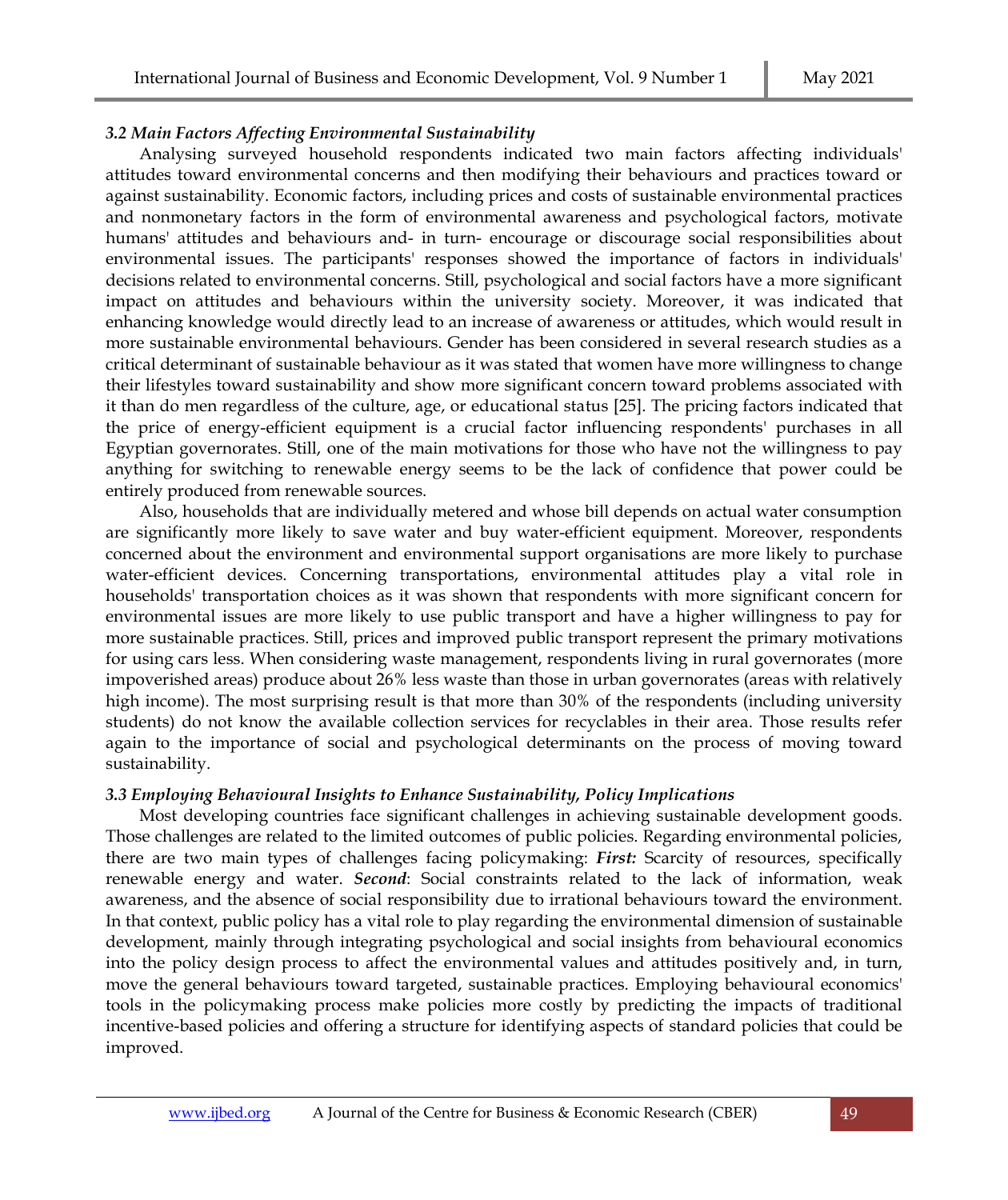Moreover, behavioural economics provides new tools and mechanisms of interventions based on psychology, which economists have not traditionally considered and might complement traditional environmental policy instruments [26]. Behavioural economics has also created new policy tools that help move towards more socially desirable behaviour through psychology-based interventions, which are proven to be more attractive and less costly compared to policies based on traditional interventions such as taxation, subsidies, and financial incentives [27]. Several recent policy implementations built on behavioural economics support the results of the current study about the role of behavioural economics in increasing public policies' efficiency in different countries [28- 31].

Regarding environmental policies, behavioural economics provides helpful insights for designing the corrective fiscal measures that aim to protect the environment and use the natural resources rationally and effectively. For Instance, behavioural-based research suggests that making corrective taxes more complicated prevents most people with bounded rationality from engaging in harmful taxable activities by making compliance costs of such taxes high [32]. Moreover, behavioural insights deal with social preferences related to individuals' interests in social values such as justice, cooperation with others, and adherence to social norms motivate them to act in a manner that respects others by considering the social benefits and costs associated with their decisions which due to discouraging practices with negative impacts and increase those with positive ones. Hence, individual choices would be more consistent with the socially optimum findings, and the need to use corrective taxes and subsidies to promote environmental protection will be reduced [33]. The success and efficiency of behaviours- based policies depends on their ability to provide sufficient and powerful incentives for individuals and institutions to make more environmentally sustainable decisions. So, it is urgent to develop policies based on realistic representations of the mechanisms driving individual and collective decision-making [34]. Policymakers must have sufficient awareness of behavioural insights to identify the different behavioural patterns and explore the behavioural biases due to the targeted environmental issue. Besides, policy designers must well understand the mental mechanisms of individual decision-making to help design, implement, and evaluate policies to deal with environmentally harmful behaviours. Then, various behavioural insights can be employed to identify the suitable policy interventions and assess their outcomes which should be empirically evaluated.

## **4. Discussion**

Following qualitative and quantitative analysis approaches, this paper explores the linkages between behavioural economics, public policy, and the environmental dimension of sustainable development with more focus on Egypt as a middle eastern developing country. Using a household survey that includes a specified section for university students, the data analyses indicated the limited outcomes of the traditional environmental policy due to the gap between the actual ecological behaviours and the supposed behaviours. Like most developing countries, Egypt faces massive environmental challenges such as resources scarcity, environmental pollution, air quality decline, and climate change. Moreover, the high rates of population growth and the unsustainable production and consumption patterns have increased pressures on the use of natural resources [35]. The analysis showed that the Egyptian government needs to consider utilising insights from behavioural economics to formulate better and more effective public policies and specifically environmental policies. Price and non-price policies are necessary for helping people move toward more environment-friendly attitudes, which have a significant influence on their behaviours. According to OECD, effective policies targeting environmental sustainability in the household sector must focus on promoting energy efficiency, increasing use of renewable energy at home, influencing households' water-saving behaviour and adoption of water-efficient devices, understanding how to reduce CO2 emissions from transport, especially private cars, increasing consumption of organic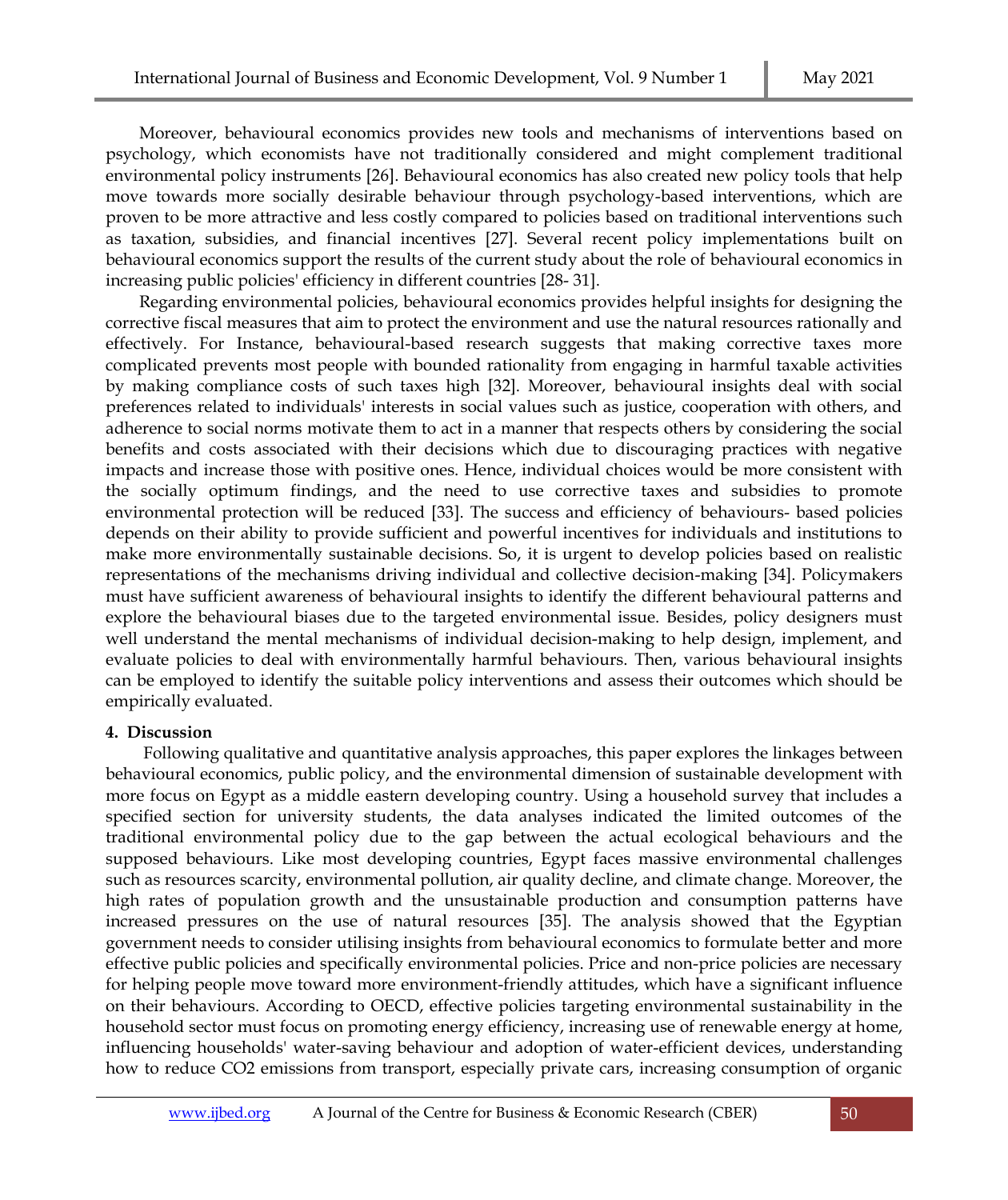and humanely produced food and reducing household waste [36]. For implementing those targets efficiently, behavioural insights could be helpful. Policymakers must improve their understanding of behavioural insights and how to employ them in environmental policy design. They have also to indicate the main determinants of environmental attitudes and practices to create more effective incentive mechanisms and increase the general environmental well-being by designing environmental policy differently. Recent research [37] has assessed a wide variety of instruments used by governments to influence environmental behaviour, including economic devices (such as waste charges, grants for insulation), direct regulation (such as water use restrictions, technical standards of appliances), labelling and information campaigns (such as eco-labels), as well as the provision of environment-related public services (recycling schemes, public transport).

The success of these instruments depends on the attitudes and knowledge of individual consumers and households. Understanding how these interact with exposure to different policies can produce beneficial behavioural changes. The current study had proved those results as the data analyses found that households vary in their exposure to the different types of policies across the governorates, between men and women, and according to age and income level. Moreover, the minimal willingness of the surveyed households' participants to pay voluntary extra payments to move toward green practice may indicate that obligatory charges are more effective in changing behaviours. In consistence with previous applied research [38], this study concluded that increasing and improving environmental awareness is a must for enhancing sustainability as individuals who believe in the value of nature and the consequences of environmental pollution and national resources scarcity have more willingness to change their lifestyle to more sustainable aspects and also have higher tendency to support sustainability by advising others to have the targeted attitudes and taking the necessary actions.

Additionally, as it was also pointed out by recent works of literature [39], the results of the current study have indicated that individuals who care about the quality of the environment and are more interested in sustainable lifestyle- like university students are more likely to engage into green outdoor activities and influence behaviours of others regarding the economic, social, and environmental aspects of sustainable development. On the other hand, the current study concluded that values play a vital role in determining attitudes toward sustainability, which matches past research [40]. Other variables' impacts on sustainability were examined in our studies, such as gender and tendency to influence media and gender, specifically between university students.

The participants' responses concerning their behaviours toward sustainable life showed that social media and females influence most university students to support sustainability aspects more than male students. Those results match other studies which examined the same variables in other countries [41- 43]. In those studies, gender has emerged as a substantial variable affecting university students' behaviour toward sustainability as it had a significant direct relationship with university students' attitudes and values toward environmental sustainability and -in turn- had an indirect impact on ecological behaviours. Other research also supports this point of view [44] as it was proven that female students have more significant concern toward the risk-related sustainability issues with more favourable support for the value of nature within itself than do male students, which might be attributed to the fact that the concern felt by females for a character is based on the conscious of taking care of health and personal well-being [45- 46].

The findings of the current study concerning the behaviour of household sector and university students toward sustainability provide important implications for the sustainability aspects and provide voluble policy recommendations that can contribute efficiently to the policy designing process as follow:

In many developing countries, people have insufficient information about sustainable development goals, government's plans and strategies, and the instruments employed to achieve economic, social, and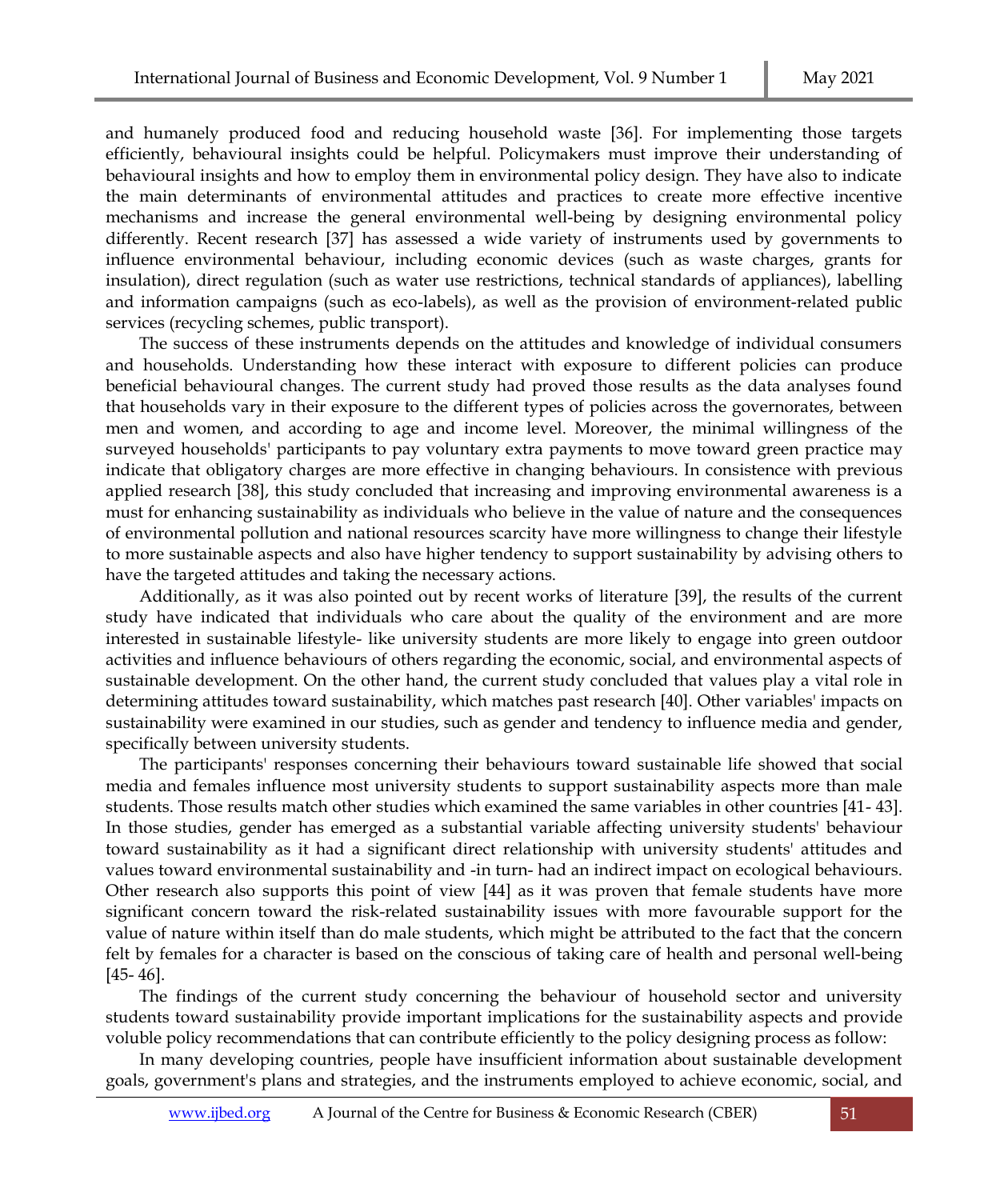environmental targets. Regarding the critical interrelationship between the environment and human behaviour, increasing and improving environmental awareness became necessary.

To change the general behaviour to more sustainable aspects, both price incentives (such as subsidies, taxes, grants, and waste charges) and non-price incentives (such as awareness campaigns) should be used along with providing the needed information related to the targeted actions people can do and efficient devices they can use to consume natural resources rationally.

The analyses of participants' responses indicated the importance of improving public transport access and developing infrastructure for alternative types of transport to encourage greener purchases and reduce car use.

To facilitate implementing the environmental targets, governments must provide appropriate waste collection systems and encourage retailers to use less packaging and households to purchase products with less packaging and increase the availability of drop-off centres and door-to-door collection of recyclables.

There is a piece of evidence that providing sufficient information on natural resources' use in the household sector affect consumption choices of such resources. Furthermore, the way of delivering information affects consumers' decisions. In that context, well-designed information campaigns and education programs should target increasing the general awareness about the communication between environmental goodness and economic outcomes of policies. For Instance, all citizens must be aware of the economic development of any new environmental taxes and subsidies. So, individuals' knowledge, values, and skills should be developed through educational institutions and social media channels to help them efficiently engage in green activities that will improve the quality of life for both current and future generations [47]. Considering the results of our recent study, higher education institutions have a particular social responsibility to change their communities and their societies towards sustainability.

It had proven that behaviour-based interventions are more efficient than the traditional ones, which are based on the unrealistic neoclassical economic theory, which assumes that individuals have full rationality. They take decisions and make choices with consistent preferences to maximise their utility. Behaviour-based interventions are more realistic with different assumptions on human behaviour: bounded rationality, the importance of social preferences, and inconsistent and context-dependent preferences [48-49]. To succeed in deriving behaviours toward sustainability, public policies must consider that individuals are caring not only about the outcomes they achieve when taking a decision but also about what the others obtain. They are usually influenced by other factors like self-image, social status, and social norms [50].

Behavioural incentives must be identified related to the behavioural economics assumption that individuals evaluate the future changes over time. They may set plans and then find it difficult to commit to them due to "present bias". This concept implies that individuals tend to prefer immediate benefits if they will be achieved soon but will also be glad to delay those benefits that would be completed later. Another behavioural relevant concept is the "projection bias", according to which individuals take futurerelated decisions based on their current preferences assuming that they will remain unchanged. So, individuals tend to prefer taking the decisions that have direct benefits in the short term even if they result in more costs in the future [51- 52]

Concerning the targets of environment protection and sustainable use of natural resources, public policy can effectively affect the consumption and production patterns using the environmental taxes and subsidies as corrective actions to manage the externalities associated with the various production and consumption activities and-in turn- enhance the socially optimum and most efficient allocation of resources [53].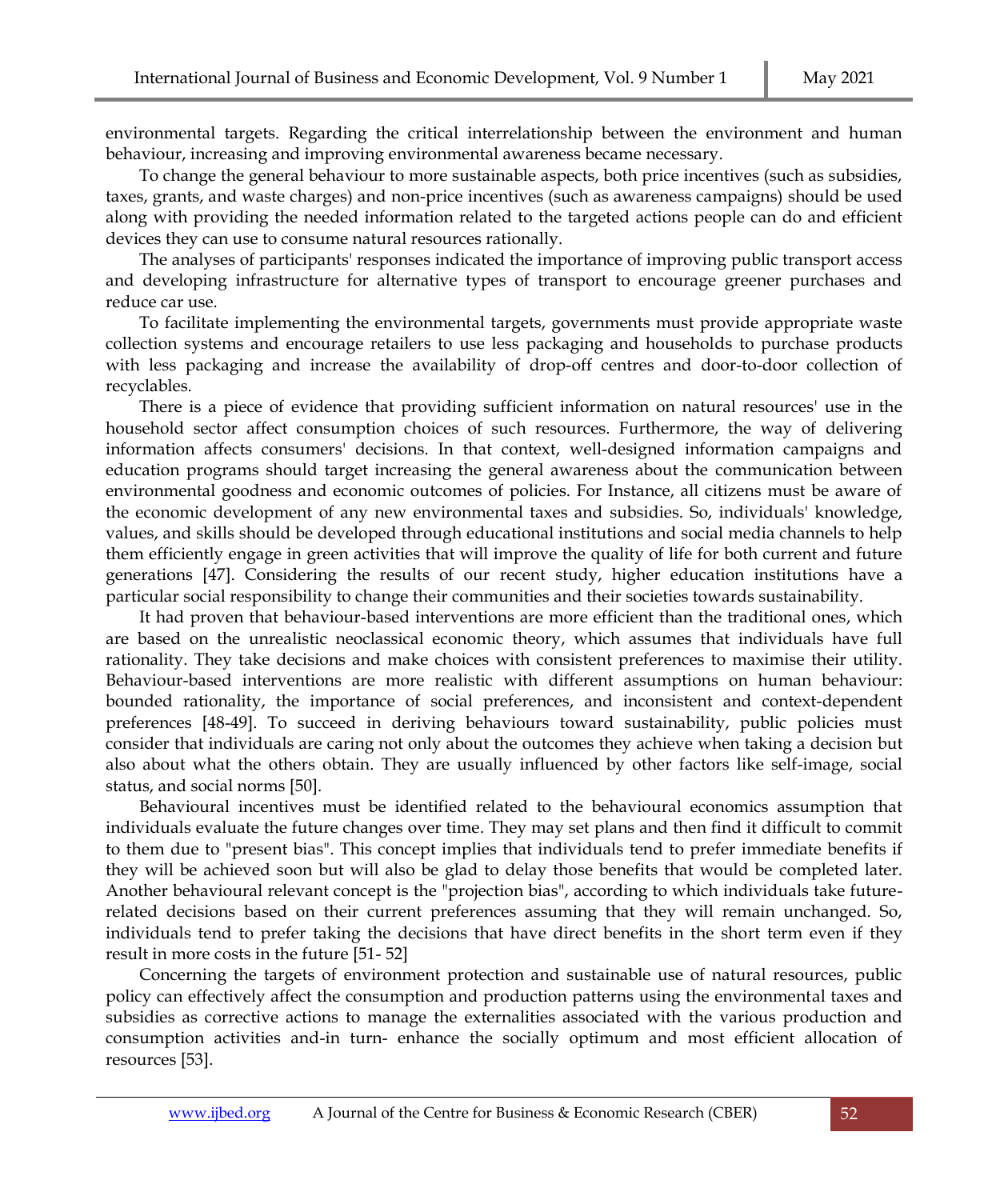Finally, behavioural insights can be used to increase the effectiveness of existing policy tools and create new ones to achieve more environmentally sustainable behaviours. Those new tools should not be considered alternatives but complement the old ones considering that the new environmental policy interventions are less costly than the traditional interventions, either direct pricing or regulation.

## **5. Conclusions, Limitation of the Study, and Future Research Direction**

Using qualitative and quantitative data analyses, this study concluded that insights from behavioural economics can be utilised to design effective public policies that promote environmental sustainability. To succeed in deriving the general behaviour and the individuals' daily practices in the society towards sustainable lifestyle, specifically in environmental domains, the study had explored various policy implications. It indicated key policy recommendations related to the mechanisms of employing behavioural economics to design more effective behaviour- based policy interventions. The current study has some limitations to consider in the context of the generalizability of the results. First, this study is limited to Egypt as a middle eastern developing country.

Additionally, data was collected from the household sector in selected Egyptian governorates, focusing on public universities' students. So, the results of the current study may be associated with the social structure of the region and the survey participants' cultural characteristics. More research is needed to examine the validity of those results in different geographical areas and participants from different cultures. Future research should examine the role of other variables such as income, and political orientations on sustainability and evaluate the effects driven by behavioural interventions, and how they may interact with more traditional policy instruments. Further empirical and experimental research is also required to assess the effectiveness of behavioural-based interventions and evaluate cost-effectiveness of those interventions.

## **6. References**

Riel, Arno. Behavioural and Experimental Economics Can Inform Public Policy: Some Thoughts. Centre for Economic Studies and Institute for Economic Research (CESifo). 2009. Working Paper No. 2902.4. Available online:

<https://www.researchgate.net/publication/46464031>

- Organisation for Economic Co-operation and Development (OECD). Environmental Incentives. 2012. Environment Working Paper No. 49. 21.
- <https://dx.doi.org/10.1787/5k8zwbhqs1xn-en>
- Camerer, C. Behavioral Economics: Reunifying Psychology and Economics. Proceedings of the National Academy of Sciences of the United States of America (PNAS). 1999 .96 (19) 10575-10577.
- <https://doi.org/10.1073/pnas.96.19.10575>
- Solek, A. Behavioral Economics Approaches to Public Policy. Journal of International Studies. 2014. Vol. 7. No. 2. 33- 45.
- Cong W.J., Kling, J., and Mullainathan, S. Behavioral Economics and Tax Policy; Tax Policy and the Economic Recovery. National Tax Journal. 2009. Vol. 62, No. 3. 375-386.
- Leicester, A., Levell, P., and Rasul, I. Tax and Benefit Policy: Insights from Behavioral Economics. Institute for Fiscal Studies (IFS), Commentary C125, London, UK. 2012. Available online:

http://www.ifs.og.uk. https://doi.org/10.1920/co.ifs.2012.0124

Galizzi, M.M. Behavioral Aspects of Policy Formulation: Experiments, Behavioral Insights, Nudges. In: Howlett, Michael, Mukherjee, Ishani, and Fraser, Simon, (eds.), Handbook of Policy Formulation. Handbooks of Research on Public Policy. Edward Elgar Publishing, Cheltenham, UK. 2017. ISBN 9781784719319.

[4] (p. 41).

- Carlsson, F., and Johansson-Stenman, O. Behavioral Economics and Environmental Policy. The Annual Review of Resource Economics. 2012. Vol. 4. 75-99.
- Tversky, A. and D. Kahneman. Rational Choice and the Framing of Decisions: D. Kahneman and A. Tversky. eds. Cambridge University Press. Cambridge. 2012. 209-223.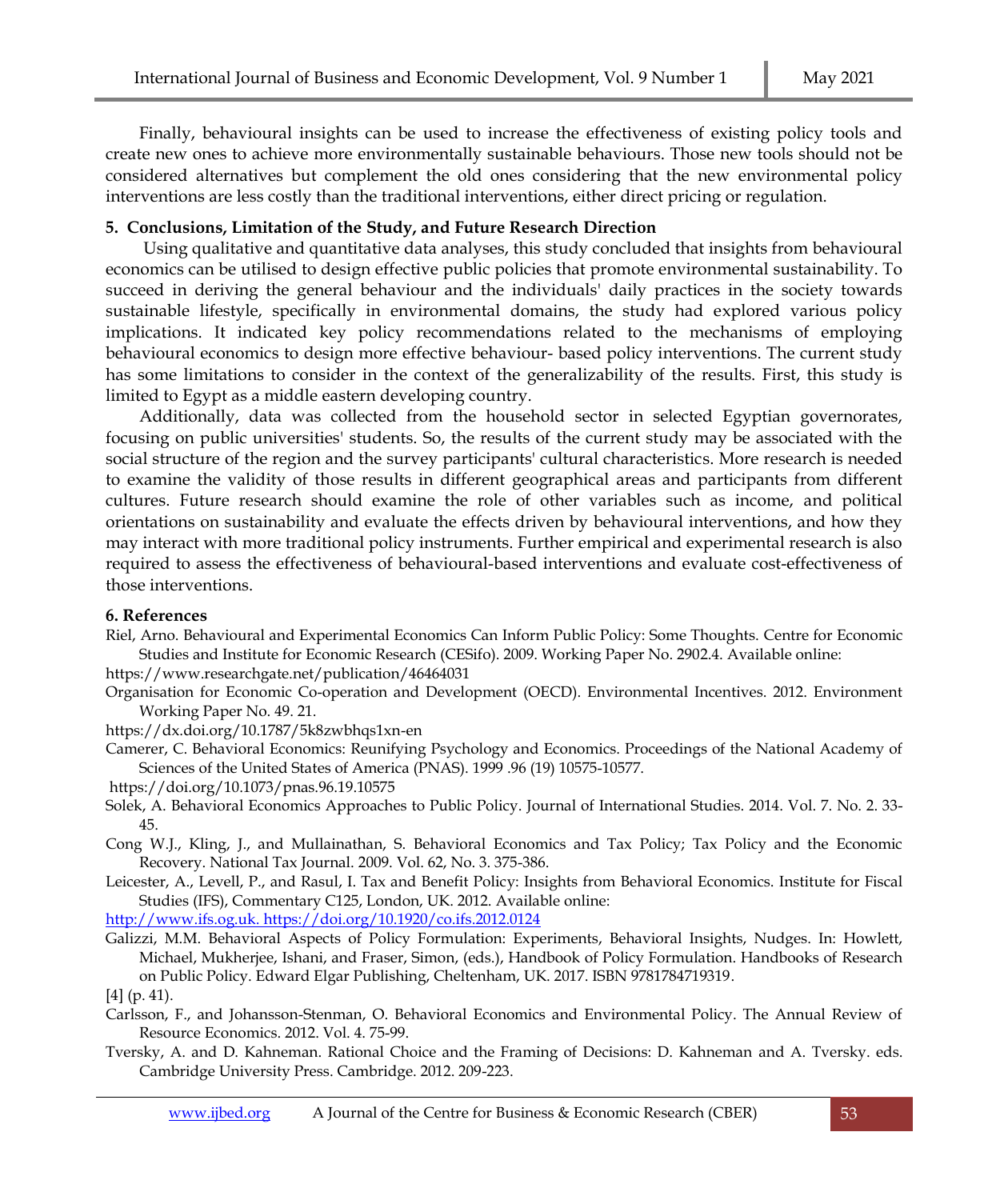- Shogren, J.F., Taylor, L.O., On Behavioral-Environmental Economics. Review of Environmental Economics and Policy. 2008. 2(1), 26-44.
- Brown, Alexander L., and Kim, Hwagyun. Do Individuals Have Preferences Used in Macro-Finance Models? An Experimental Investigation. Management Science, Mays Business School Research. 2012. Paper No. 2304667.
- Israa A. El Husseiny. Enhancing the Role of Fiscal Policy in Achieving the Sustainable Development Goals (SDGs): Insights from Behavioral Economics with a Special Reference to Egypt. European Journal of Economics, Finance and Administrative Sciences. 2020. Issue 106. 25-29.
- Fien, J. Advancing sustainability in higher education. International Journal of Sustainability in Higher Education. 2002. 3(3). 243-253.
- Boyle, C., Considerations on educating engineers in sustainability. International Journal of Sustainability in Higher Education. 2004. 5(2). 147-155.

Metcalfe, Robert & Dolan, Paul. [Behavioral Economics and its Implications for Transport.](https://ideas.repec.org/a/eee/jotrge/v24y2012icp503-511.html) [Journal of Transport](https://ideas.repec.org/s/eee/jotrge.html)  [Geography,](https://ideas.repec.org/s/eee/jotrge.html) Elsevier. 2012. Vol. 24(C). 503-511. doi: 10.1016/j.jtrangeo.2012.01.019

 $[16]$  (p 505).

Shogren, J. F., G. M. Parkhurst, and P. Banerjee. Two Cheers and a Qualm for Behavioral Environmental Economics. Environmental and Resource Economics. 2010. 46. 235-247.

{18} (p 239).

OECD Environment Directorate. Behavioral Economics and Environmental Policy Design. Empirical Policy Analysis Unit. Environment and Economy Integration Division. 2012.4.

{9} (p 85).

- Ajzen, I. and Fishbein, M. Understanding Attitudes and Predicting Social Behavior, Prentice-Hall, Englewood Cliffs, NJ. Prentice-Hall. 1980.
- [Kates W. Robert,](https://www.tandfonline.com/author/Robert%2C+Kates+W) [Thomas M. Parris](https://www.tandfonline.com/author/Parris%2C+Thomas+M) & [Anthony A. Leiserowitz.](https://www.tandfonline.com/author/Leiserowitz%2C+Anthony+A) What is Sustainable Development: Goals. Indicators, Values, and Practice. Published Online 2 August 2012. Vo. 47[. Issue 3.](https://www.tandfonline.com/toc/venv20/47/3) 2005. pp 8-21.
- <https://doi.org/10.1080/00139157.2005.10524444>
- Miettinen OS, Miettinen KS. A commentary on Murray et al. 'No exit? Intellectual integrity under the regime of "evidence" and "best practices"'. J Eval Clin Pract. [Journal of Evaluation in Clinical Practice.](https://www.researchgate.net/journal/Journal-of-Evaluation-in-Clinical-Practice-1365-2753) 2007. 13(4):517-521. doi: 10.1111/j.1365-2753.2007.00877
- Tikka, P.M., Kuitunen, M.T. and Tynys, S.M. Effects of Educational Background on Students' Attitudes, Activity Levels, and Knowledge Concerning the Environment. The Journal of Environmental Education. 2000. 31, 12-19. <http://dx.doi.org/10.1080/00958960009598640>
- Organisation for Economic Co-operation and Development (OECD). Working Party on Integrating Environmental and Economic Policies. An Inventory of Examples in Behavioral Economics which are Relevant for Environmental Policy Design, Paris, 19-20 November 2012.
- B. Douglas Bernheim and Dmitry Taubinsky. Behavioral Public Economics. 2018. NBER Working Paper No. 24828.

[https://www.nber.org/papers/w24828.](https://www.nber.org/papers/w24828.%20doi: 10.3386/w24828) doi: 10.3386/w24828

Lunn, P., Regulatory Policy and Behavioral Economics. OECD Publishing. Paris 2014.

- <https://doi.org/10.1787/9789264207851-en>
- James AC, James G, Cowdrey FA, Soler A, Choke A. Cognitive behavioral therapy for anxiety disorders in children and adolescents. Cochrane Database of Systematic Reviews. 2015. Issue 2. No. CD004690.
- doi: 10.1002/14651858.CD004690
- Bennhold, Cornelius & Medsker, Larry. New Approach to Analyzing Physics Problems: A Taxonomy of Introductory Physics Problems. Physical Review Special Topics. Physics Education Research. 2013. 9.
- doi: 10.1103/PhysRevSTPER.9.010103
- Leonard, T.C. Richard H. Thaler, Cass R. Sunstein, Nudge: Improving Decisions about Health, Wealth, and Happiness. Const Polit Econ. 2008. 19, 356–360. https://doi.org/10.1007/s10602-008-9056-2
- James, S. and Edwards, A. The Importance of Behavioral Economics in Tax Research and Tax Reform: The Issues of Tax Compliance and Tax Simplification. Discussion Papers in Management. 2007. Paper No. 07/14. ISSN 1472- 293.